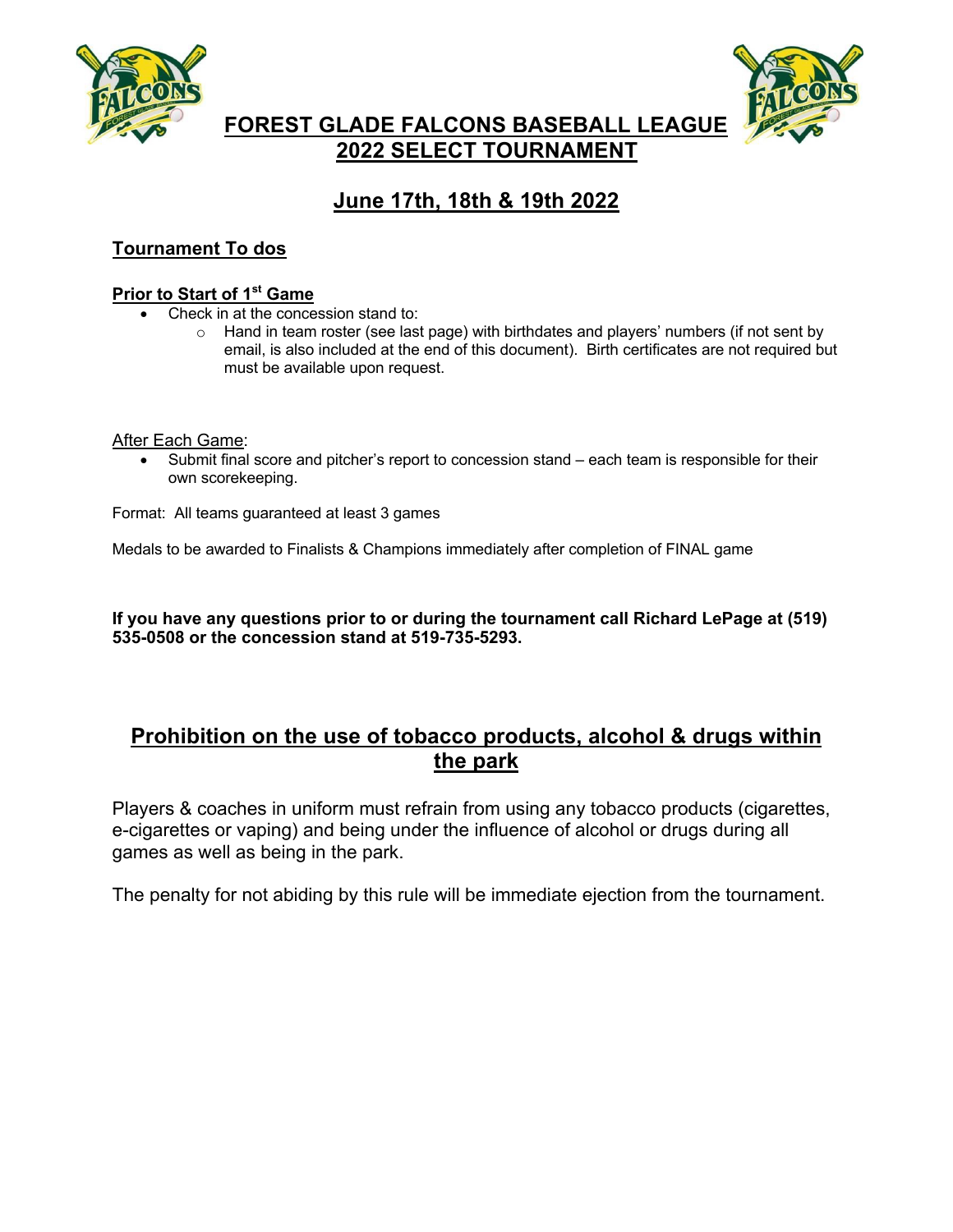

## **FOREST GLADE FALCONS BASEBALL LEAGUE 2022 SELECT TOURNAMENT RULES - Hardball**

## **General Rules**

| <b>Division</b> | <b>Innings</b> | <b>Distances</b> | <b>Base Distance</b> | <b>Defensive Players</b> |  |
|-----------------|----------------|------------------|----------------------|--------------------------|--|
| T-Ball          |                | 44 Feet          | 60 Feet              |                          |  |
| Rookie          |                | 44 Feet          | 60 Feet              |                          |  |
| Mosquito/Minor  |                | 46 Feet          | 60 Feet              |                          |  |
| Pee-Wee/Major   |                | 50 Feet          | 75 Feet              |                          |  |
| <b>Bantam</b>   |                | 60 Feet          | 90 Feet              |                          |  |

• **Points**: 2 for a win, 1 for a tie, 0 for a loss

#### • **Standings**

- If there is **a tie at the end of the round robin** the tiebreakers will be:
	- a) Head to Head (if possible)
	- b) Run differential (maximum +/- 10 runs per game)
	- c) Runs allowed divided by the number of defensive innings played (a defensive inning is defined as having taken the field and a pitch thrown)
	- d) Runs scored divided by the number of offensive innings played (an offensive inning is defined as having been at bat for a least one pitch)

**Example:** Below is an example of how ties could be broken within a division

- 1. Head to head (If possible)
- 2. Run Differential (+/- 10)

For 1st place we have a 3 way tie at 6 points; as the 3 teams that were tied for first, did not all play each other, we had to break the tie based on run differential.

For 4th place there was a tie between 2 teams; as these 2 teams did play each other, the tie was broken based on the head to head game.

Below are the standings:

|               | Game 1 Game 2 Game 3 | Game 4 | Total<br>Points | Head to<br>Head | Differential<br>$+/-$ | Position |
|---------------|----------------------|--------|-----------------|-----------------|-----------------------|----------|
| <b>Team A</b> |                      |        |                 | No              | $+17$                 | 3        |
| <b>Team B</b> |                      |        |                 | No              | $+22$                 |          |
| <b>Team C</b> |                      |        |                 | No              | $+19$                 |          |
| <b>Team D</b> |                      |        |                 | Yes - won       |                       |          |
| <b>Team E</b> |                      |        |                 | Yes - Loss      |                       |          |
| Team F        | O                    | 0      |                 |                 |                       |          |
| Team G        | O                    | 0      | 0               |                 |                       |          |

- Home team will not bat in the last inning if they are ahead.
- No infield practice prior to games.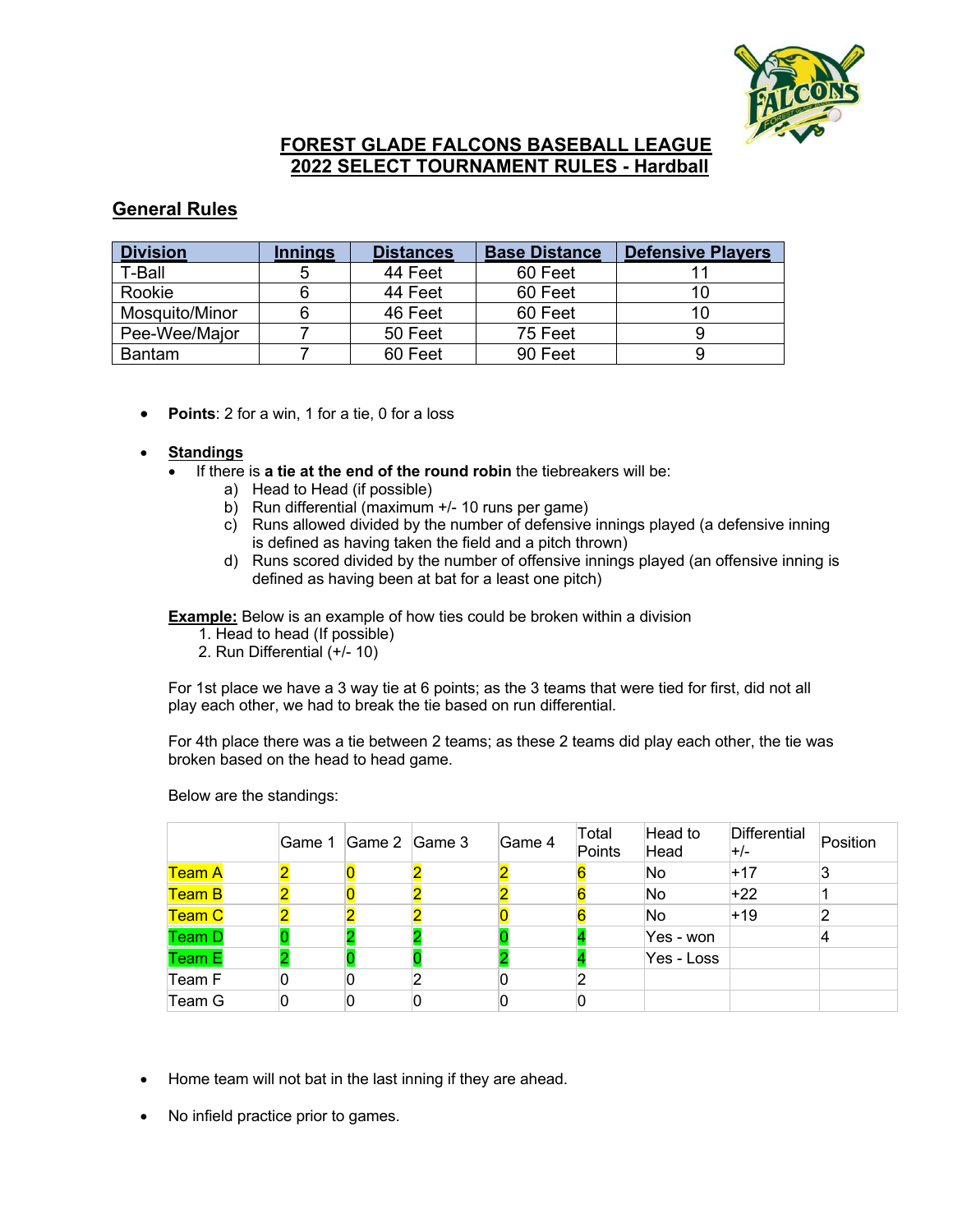

- Metal cleats will be allowed at the Bantam, Midget and Junior levels
- The championship game will be played within the time curfew unless ended early due to bad weather in which case 4 innings constitute a game,  $3\frac{1}{2}$  if the home team is ahead; or a mercy
- **Mandatory Playing Rule -** All players must play at least 2 defensive innings per game, except in Semi's & Finals – (3 consecutive outs constitute an inning). There is free substitution.
- A minimum of 8 players must be fielded by 15 minutes after scheduled start time or the game will be forfeited.
- Anyone ejected from a game will also be suspended from the team's next game.
- All protests shall be presented to the tournament coordinator or tournament official for a ruling. All rulings provided will be final.

## **Playing Rules**

#### **Home team**

All Divisions – Home team decided by a coin toss during ground rules. The team from farthest away calls the toss

#### **Semi Finals**

All Divisions (Excluding rookie) In semi-final and final games, the team with the better record will be given the choice if they would like to be the home team.

Rookie - All games will be decided by a coin toss

#### **Time Limits / Curfew**

All Divisions – The umpire will note the official starting time. In case of rain, 3 innings constitute a game, 2 ½ if the home team is ahead.

If round robin games are tied after regulation (innings or time curfew) they will remain tied.

Semi-final and final games cannot end in a tie.

All Divisions – No new inning to start after 1 hour 30 minutes (round robin games only)

Semi Final Games – Should a game remain in a tie once the 1 hour and 45-minute curfew is reached, an additional inning will be played until the tie is broken.

Championship Games – Should a game remain in a tie once the 1 hour and 45-minute curfew is reached, an additional inning will be played until the tie is broken.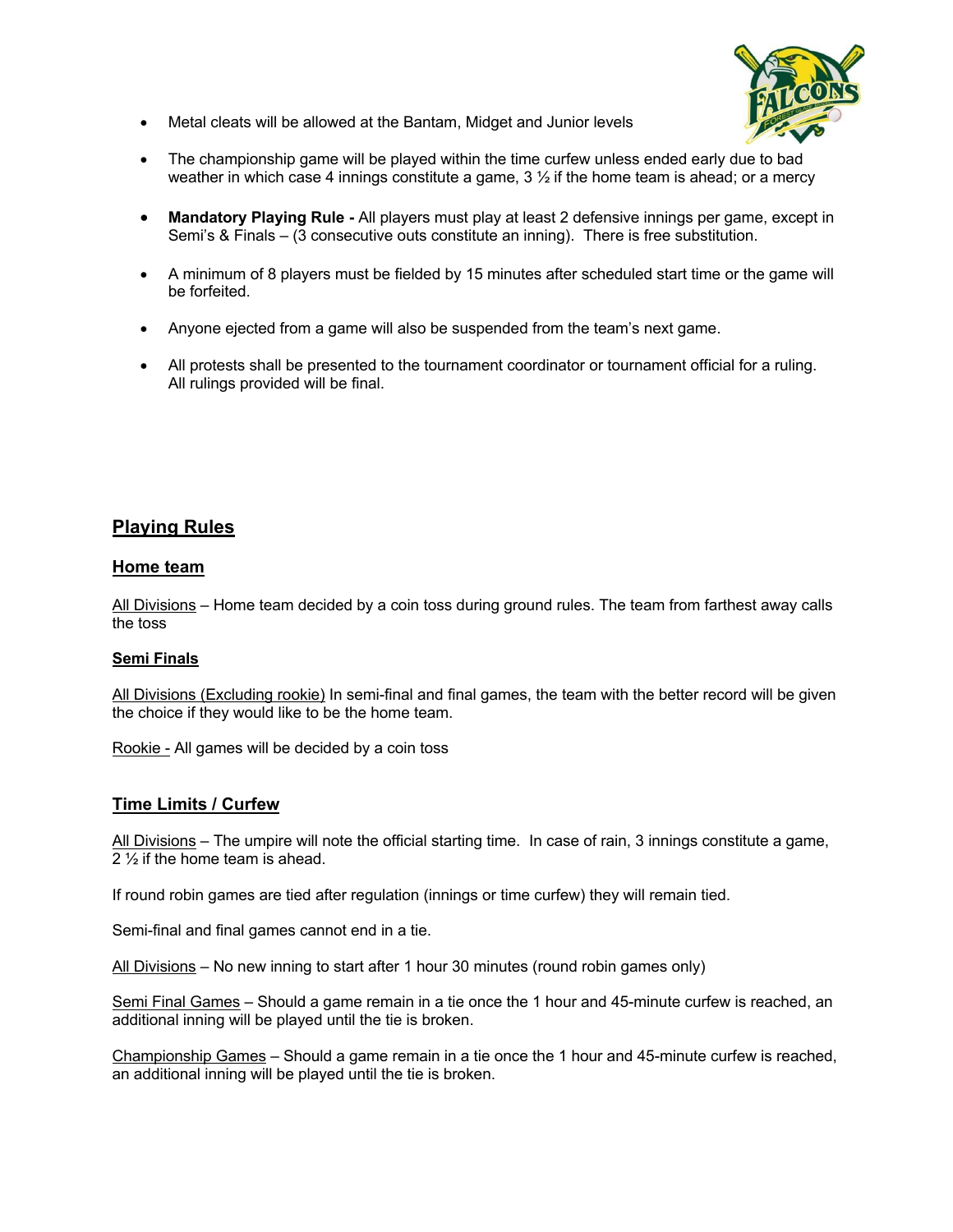## **T-Ball**



#### Line Ups

- Each team's line-up must show eleven players and a minimum of three alternates.
- Each team shall have a starting line-up of eleven players but if due to unavoidable circumstances either team has less than eleven players but not less than nine, the game shall be played with an equal number of players on each team
- All players listed in the game lineup in which their team is participating must be scheduled to play in at least two innings of a five-inning game. It is compulsory that players play a complete inning when alternated and must be put in at the beginning of an inning
- \*\*Note: A bat boy must be appointed from the members of the current game line-up. No other is permitted.

#### Batting

- Batter Becomes a Base Runner
	- a) He hits the ball hard enough to cross the playing line in fair territory

b) The catcher interferes with him while he is attempting to hit the ball. The batter is awarded first base, the ball is dead and no runners may advance, except those forced by the batter becoming a base runner. In the event that the Batter, in spite of the interference, hits the ball fairly and reaches any base safely and all other runners have advanced at least one base safely, then the interference is disregarded.

c) In the case of catcher interference on the last batter, while he is attempting hit the ball, the ball is dead, no runners may advance and the last batter is allowed to continue his turn at bat, with the same count.

d) In the event, the last batter in spite of the catcher interference, hits the ball fairly and reaches home plate safely, the ball is live and the catcher interference is disregarded.

- **Batting ends when** 
	- a) The last batter has three strikes called
	- b) The last batter has hit the ball illegally.

c) The last batter's fair hit ball is returned to the catcher at home plate. Home plate must be touched by ONLY the catcher with the ball in his possession and only the pitcher is allowed to assist the catcher in the home plate area

The ball must be thrown over the playing line at least once on it's way to the catcher, in the event a player fields a live ball in front of the playing line he may return the ball to the catcher without having to throw it over the playing line.

#### Base Running

- No stealing
- No lead offs
- A Base Runner is Out when:

a) on a force play

b) when he is tagged

c) when running off his baseline, avoiding a tag

d) when the player is hit by a fair batted ball, either on or off his base, before it has touched or gone through an infielder trying to make a play on the ball, not including the Pitcher. The ball is also dead and no runner may advance unless forced to do so.

Last Batter

• All players on base when last batter is up to bat are to be treated like a last batter, and can only be forced out at home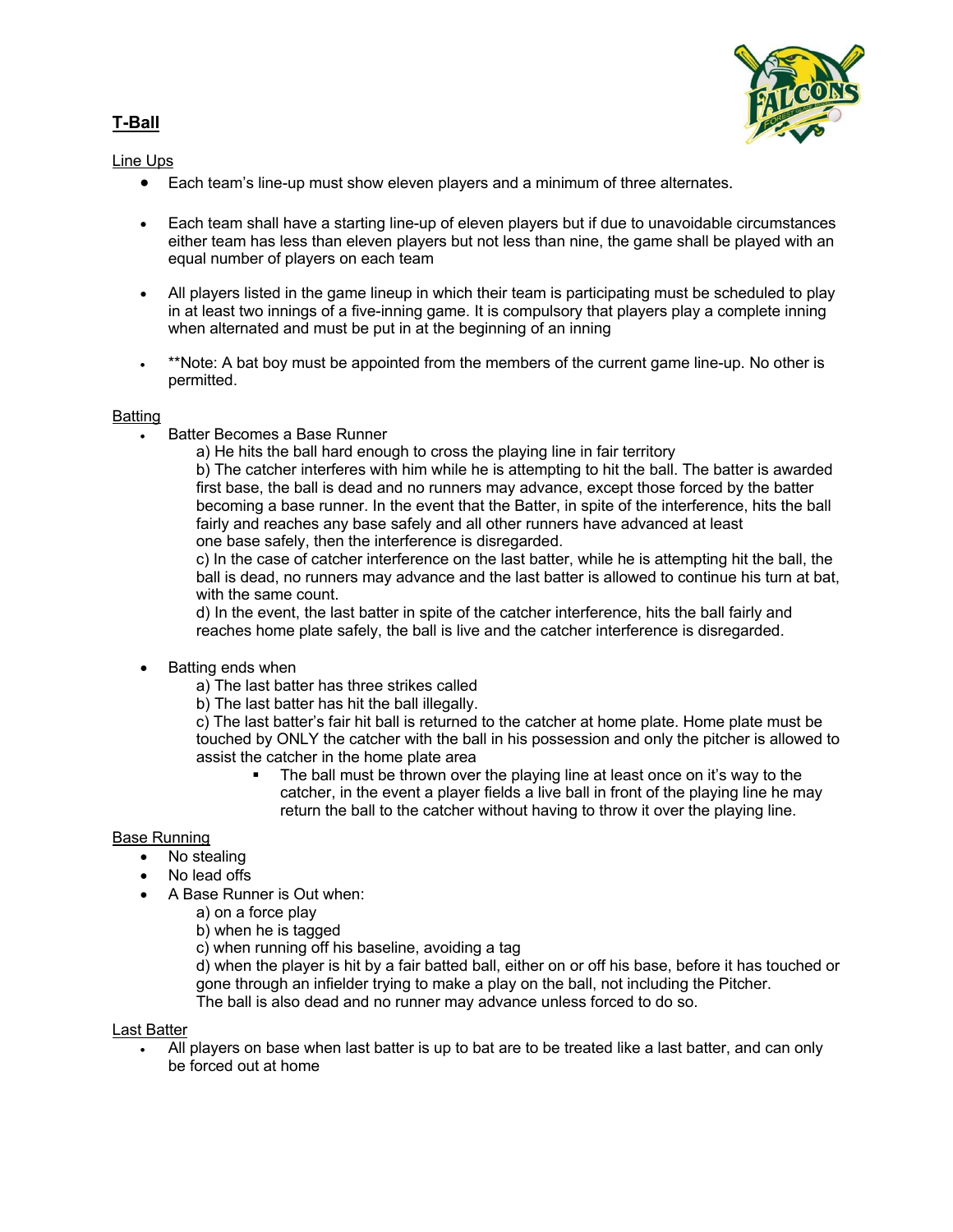



#### **Pitching Machine Rules (Rookie):**

- Pitching machine speed will be set at 40 mph.
- The pitching machine must be operated by an adult coach. The machine will be positioned on or directly beside the pitching rubber.
- Pitcher is considered a defensive position. The pitcher must wear a helmet with a face cage and will stand parallel to the pitching rubber.
- A batter has 5 pitches max., to put the ball in play or the batter is out.
- No bunting.
- An errant ball (at umpires' discretion) is a dead ball and does not count towards the 5 pitches.
- A foul ball on the  $5<sup>th</sup>$  pitch is NOT an out; the batter gets a chance to hit again.
- If a hit ball hits the machine or the operator or comes to rest in the 8' circle, the ball is declared dead and the batter and any runners forced to move, will be awarded 1 base. If a thrown ball hits the machine, the ball is declared dead and the batter and runners forced to move will be awarded 1 base.
- The umpire will call all errant pitches as "No Pitch, Dead Ball".

#### **Pitching Rules (All Divisions except Rookie)**

- A player may pitch a maximum of 3 innings per game.
- 1 pitch constitutes an inning.
- If a player pitches more than 2 innings in a game, that player cannot pitch in the next game.
- No intentional walks
- Upon the coach or manager's 2nd trip to the mound in 1 inning or  $3<sup>rd</sup>$  trip for the same pitcher in 1 game, the pitcher must be removed from the mound.
- Semi-final & Final Games: If game goes into extra innings because of a tie, pitchers may be reused.

## **Batting**

#### **Bat Size**

All Divisions (Except Bantam) – maximum bat diameter is  $2\frac{3}{4}$  inches. The length to weight difference must be minus 10 or less

Bantam – Bantam level minus 5 aluminum bats are allowed. Bat barrels are limited to 2 ¾ inches. No other bat restrictions are in effect.

#### **Batting Order & Substitutions**

All Divisions (not including T-ball)

- All players will bat in a continuous batting order until 3 outs are made or run cap is reached
- In case of an injury, or to replace the pitcher or catcher after 2 outs, the last batter out must be the pinch runner.

#### **Run Cap**

Rookie / Mosquito Divisions

• A maximum of 5 runs per half inning for the first 4 innings. All innings after the  $4<sup>th</sup>$  will be open,

#### Pee Wee / Bantam Divisions

• maximum of 6 runs per half inning, for the first 4 innings. All innings after the 4th inning, will be open.